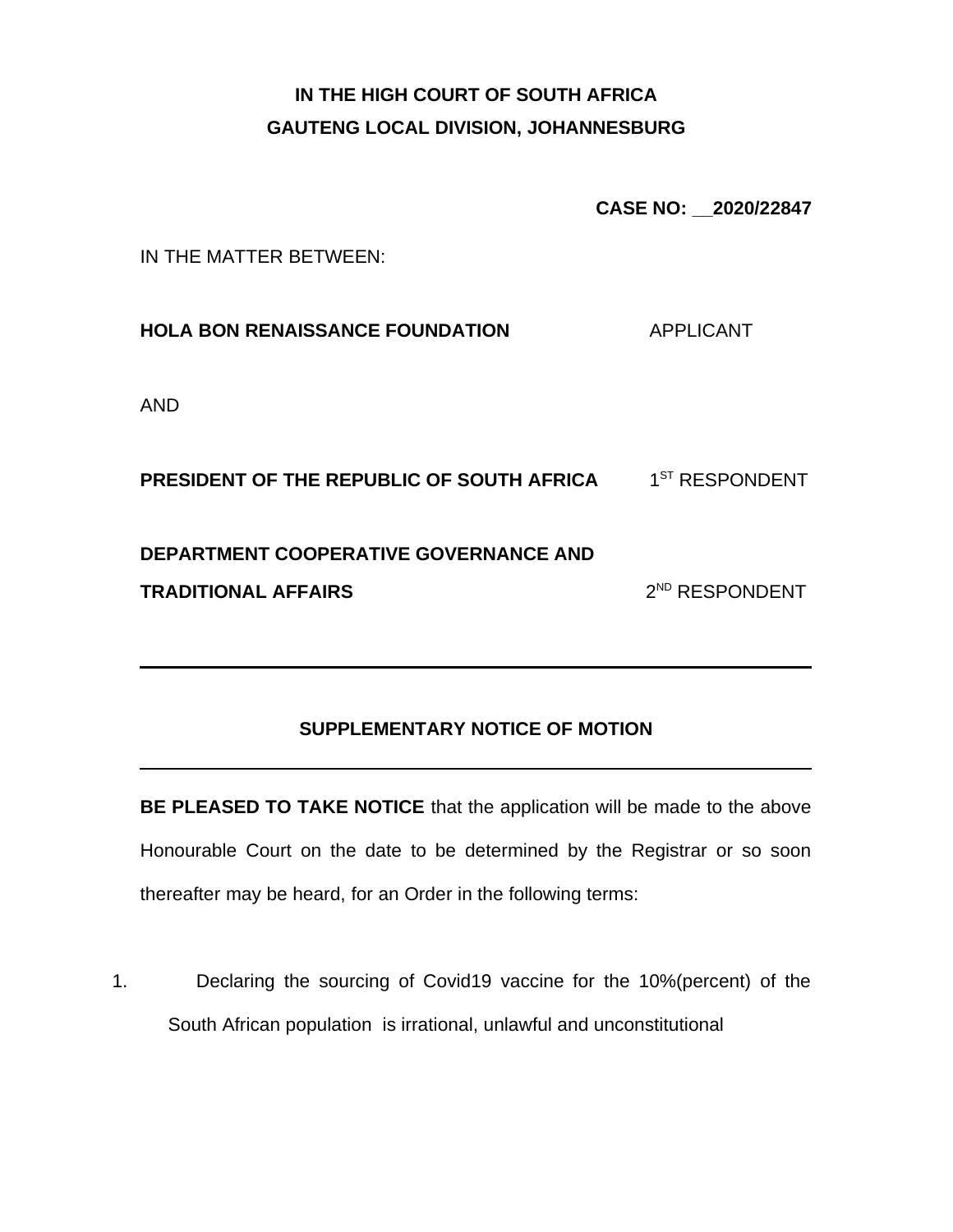- 2. Declaring that the classification Coronavirus as the national disaster in terms of National Disaster Management Act 57 of 2002 is irrational, unlawful and unconstitutional.
- 3. Declaring that the Disaster Management regulations of Coronavirus lockdown from level five (5) to level one (1), issued in terms of section 27(2) of National Disaster Management Act are irrational, unlawful and unconstitutional.
- 4. Declare to set aside the Disaster Management regulations of Coronavirus lockdown from level five (5) to level one (1), issued in terms of section 27(2) of National Disaster Management Act, which violates sections 12 (1), 15(1), 21(1), 23(1), 27 and 28 of the Constitution of the Republic of South Africa Act 108 of 1996.
- 5. Directing the first to second respondent to review, adjust, align and update the threshold that classifies a National disaster within the National Disaster Management Act.
- 6. Directing the first to second respondent to classify, priorities and categorizes all national disaster under the South African material condition and context
	- 7. Declaring that the respondent has failed to consider the limitation of their imposed regulation on the rights guaranteed in the Bill of Rights of the constitution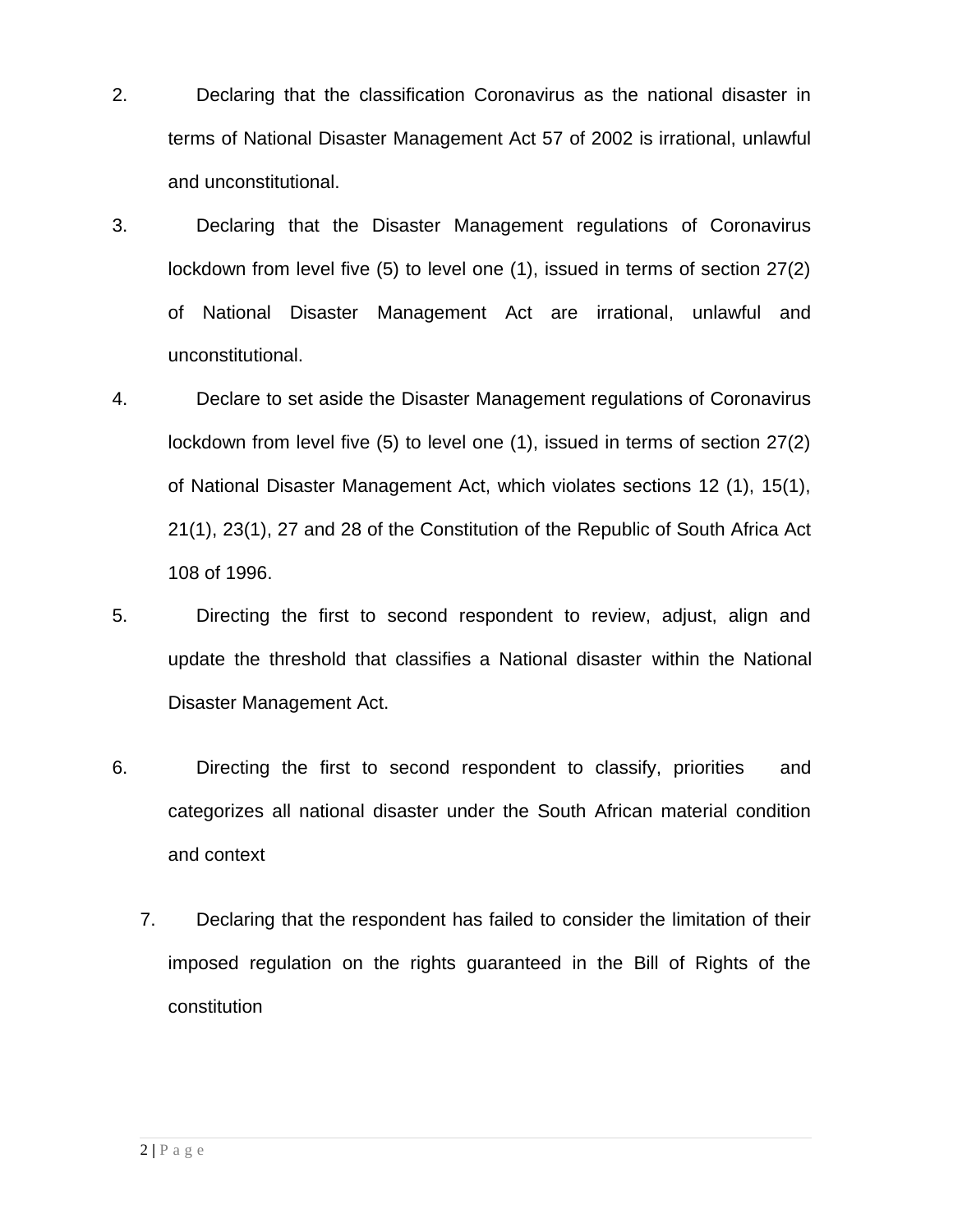- 8. Declaring that the Coronavirus is a health-related matter and not a disaster in its nature, within the definition and meaning in terms of the National Disaster Management Act.
- 9. Declaring the establishment of an independent committee made up of panel of expects both in in the country and international to compile and validate a country and a global report on Covid19, and be tabled before the executive , legislature and the nation
- 10. That the order be with effect from delivery of judgment shall not retrospectively
- 11. Directing that this application be referred to oral evidence on any point cannot be decided on papers *alternatively* be referred to trial, if material disputes arises on papers.
- 12. Costs of Suit; and
- 13. Further or alternative relief.

**BE PLEASED TO TAKE NOTICE FURTHER** that the Founding Affidavit of **BONTSHITSWE PREDDY MOTHOPENG MSIELENG**, together with the supporting documents and supporting and confirmatory affidavits annexed thereto, will be used in support of this application.

**BE PLEASED TO TAKE NOTICE FURTHER** that the Applicant shall be represented by 88 Marshall Street, 2<sup>nd</sup> floor, Marshalltown, Johanneburg, 2107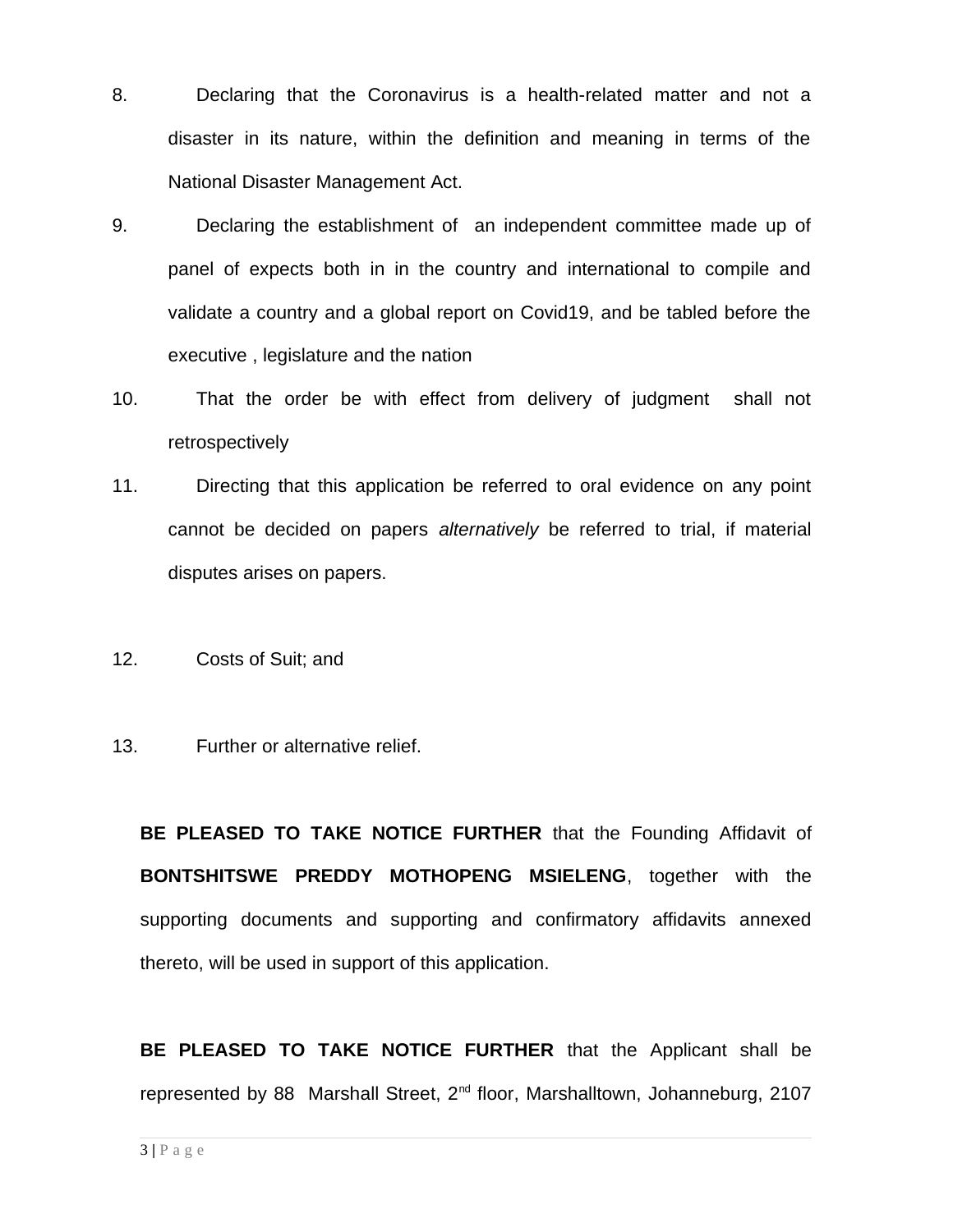at the address set out hereunder, as the address at which they will accept notice and service of all process in these proceedings.

#### **TAKE NOTICE FURTHER THAT:**

1. Under Rule 53(1)(a) of the Uniform Rules of Court, the respondents are called upon to show cause why the aforementioned decisions should not be reviewed and corrected or set aside.

2. Under Rule 53(1)(b) of the Uniform Rules of Court, the first to second respondents are required, within 15 days after receipt hereof, to dispatch to the Registrar of this Honourable Court the record of the proceedings sought to be reviewed and set aside (including all plans, correspondence, reports, memoranda, documents, evidence and other information which were before the respondents at the time when the decisions in question were made), together with such reasons as they are by law required to give or desire to make, and to notify the applicants that they have done so.

3. Within 10 days of receipt of the record from the Registrar, the applicants may, by delivery of a notice and accompanying affidavit, amend, add to or vary the terms of their notice of motion and supplement their founding affidavit in terms of Rule 53(4) of the Uniform Rules of Court;

4. If any of the respondents intend to oppose the application, they are required, under Rule 53(5):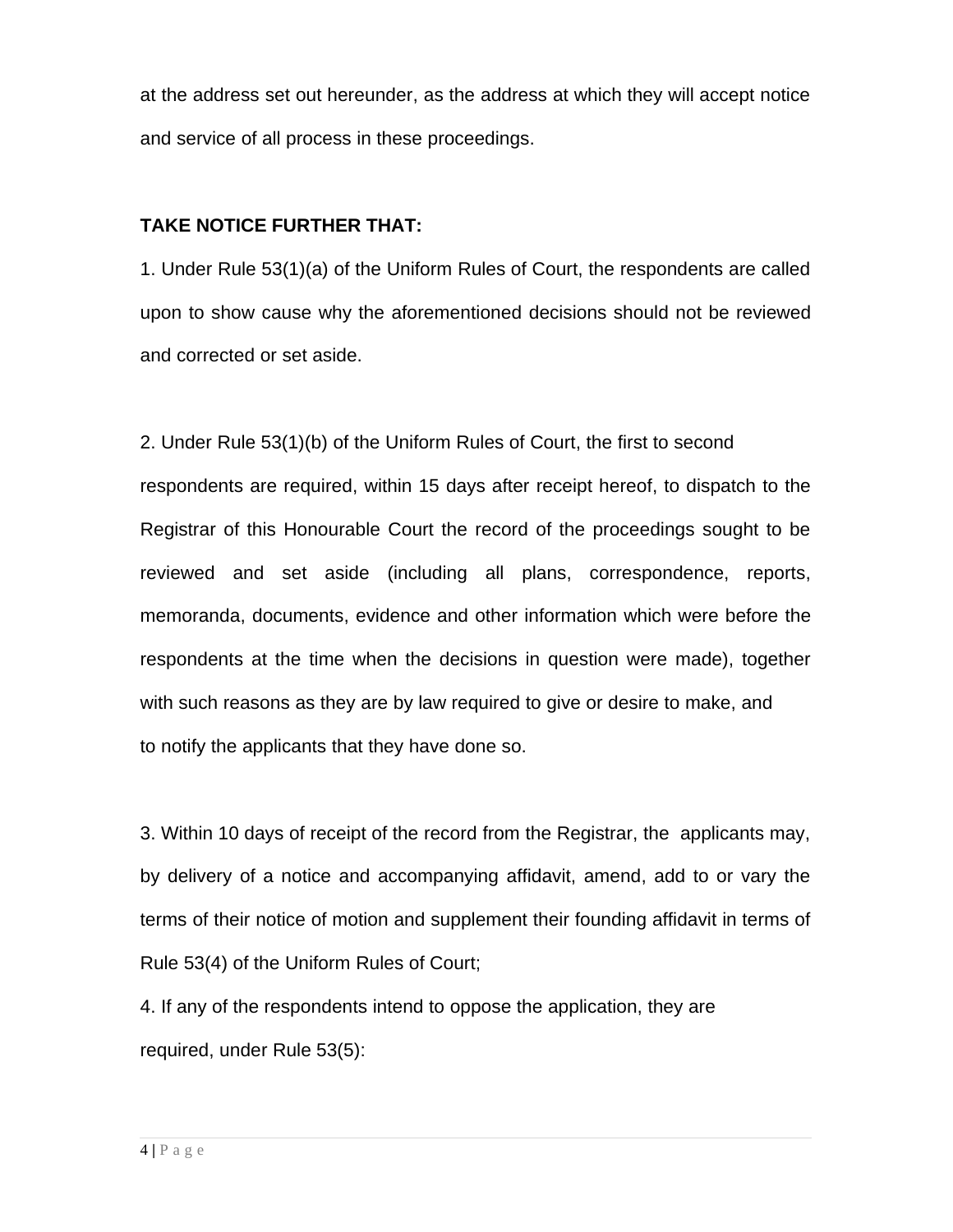(a) within 15 days after the receipt of this notice of motion or any amendment thereof, to deliver notice to the applicants that they intend to oppose and in such notice to appoint an address within fifteen kilometres of the office of the Registrar at which they will accept notice and service of all process in these proceedings; and

(b) within 30 days after the expiry of the time referred to in Rule 53(4), to deliver any affidavit they may desire in answer to allegations made by the applicants.

5. If no such notice of intention to oppose is given, application will be made to this Honourable Court for an order in terms of the notice of motion on and a January 2020 at 10h00 or so soon thereafter as counsel may be heard.

**TAKE NOTICE FURTHER THAT** the relevant respondent is required to appoint in the notice of opposition an address referred to in rule 6(5)(b) at which such respondent will accept notice and service of all documents in these proceedings.